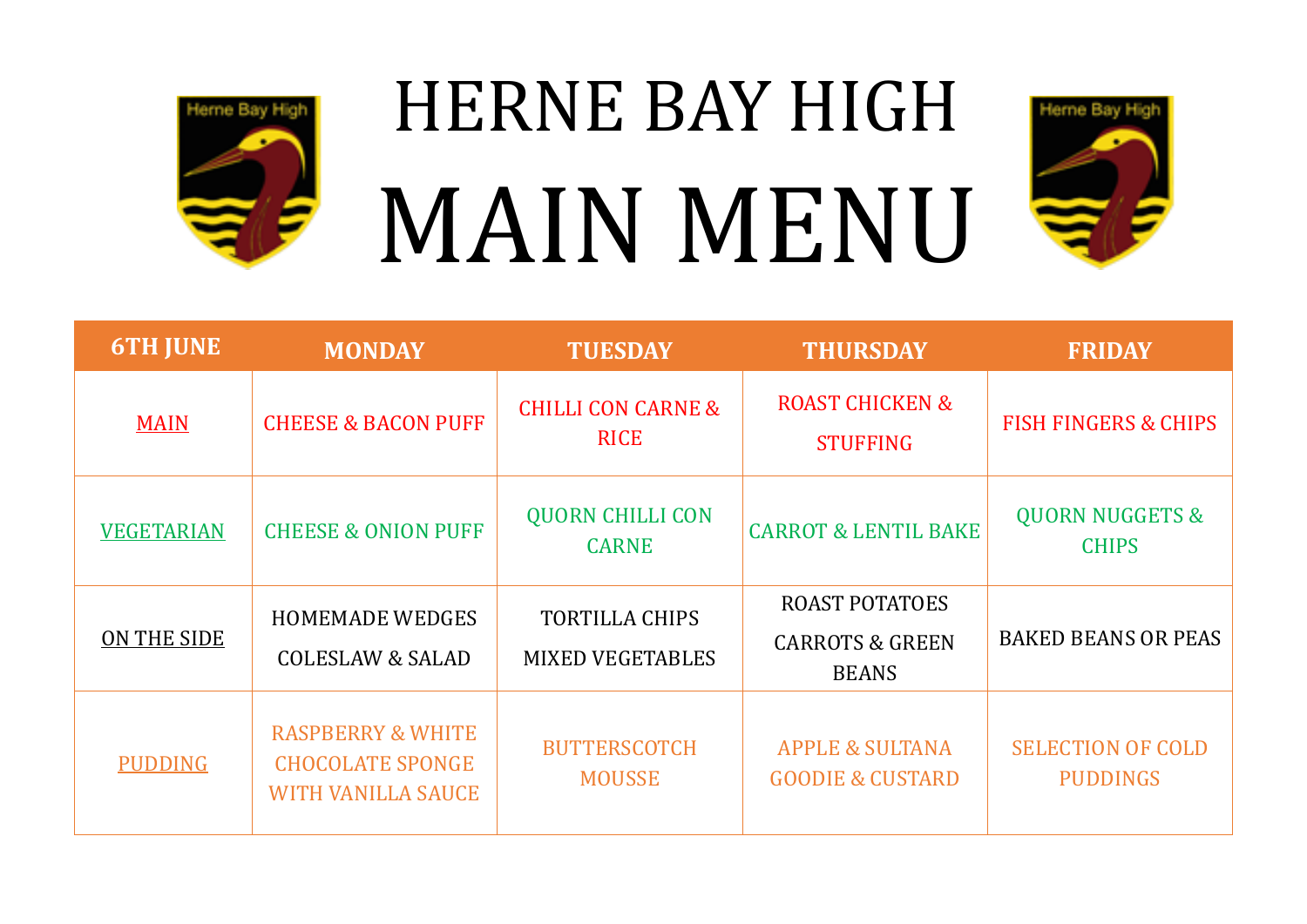

## HERNE BAY HIGH MAIN MENU



| <b>13TH JUNE</b>  | <b>MONDAY</b>                                                                       | <b>TUESDAY</b>                                 | <b>THURSDAY</b>                                                       | <b>FRIDAY</b>                                        |
|-------------------|-------------------------------------------------------------------------------------|------------------------------------------------|-----------------------------------------------------------------------|------------------------------------------------------|
| <b>MAIN</b>       | <b>GAMMON STEAK</b>                                                                 | <b>BEEF &amp; ONION PIE</b>                    | <b>ROAST TURKEY &amp;</b><br><b>STUFFING</b>                          | <b>SAUSAGE ROLL &amp; CHIPS</b>                      |
| <b>VEGETARIAN</b> | <b>QUORN SAUSAGES</b>                                                               | <b>CREAMY VEGETABLE</b><br><b>PIE</b>          | <b>CAULIFLOWER CHEESE</b>                                             | <b>VEGETABLE SAMOSAS</b>                             |
| ON THE SIDE       | <b>POTATO CUBES</b><br><b>GRILLED TOMATOES &amp;</b><br><b>MUSHROOMS &amp; PEAS</b> | <b>MASHED POTATO</b><br><b>PEAS</b>            | <b>ROAST POTATOES</b><br><b>SWEETCORN &amp; GREEN</b><br><b>BEANS</b> | <b>SEASONED WEDGES</b><br><b>BAKED BEANS OR PEAS</b> |
| <b>PUDDING</b>    | <b>MARBLE SPONGE &amp;</b><br><b>CHOCOLATE SAUCE</b>                                | <b>STRAWBERRY</b><br><b>SHORTBREAD CRUMBLE</b> | <b>HOMEMADE</b><br><b>RICE PUDDING</b>                                | <b>SELECTION OF COLD</b><br><b>PUDDINGS</b>          |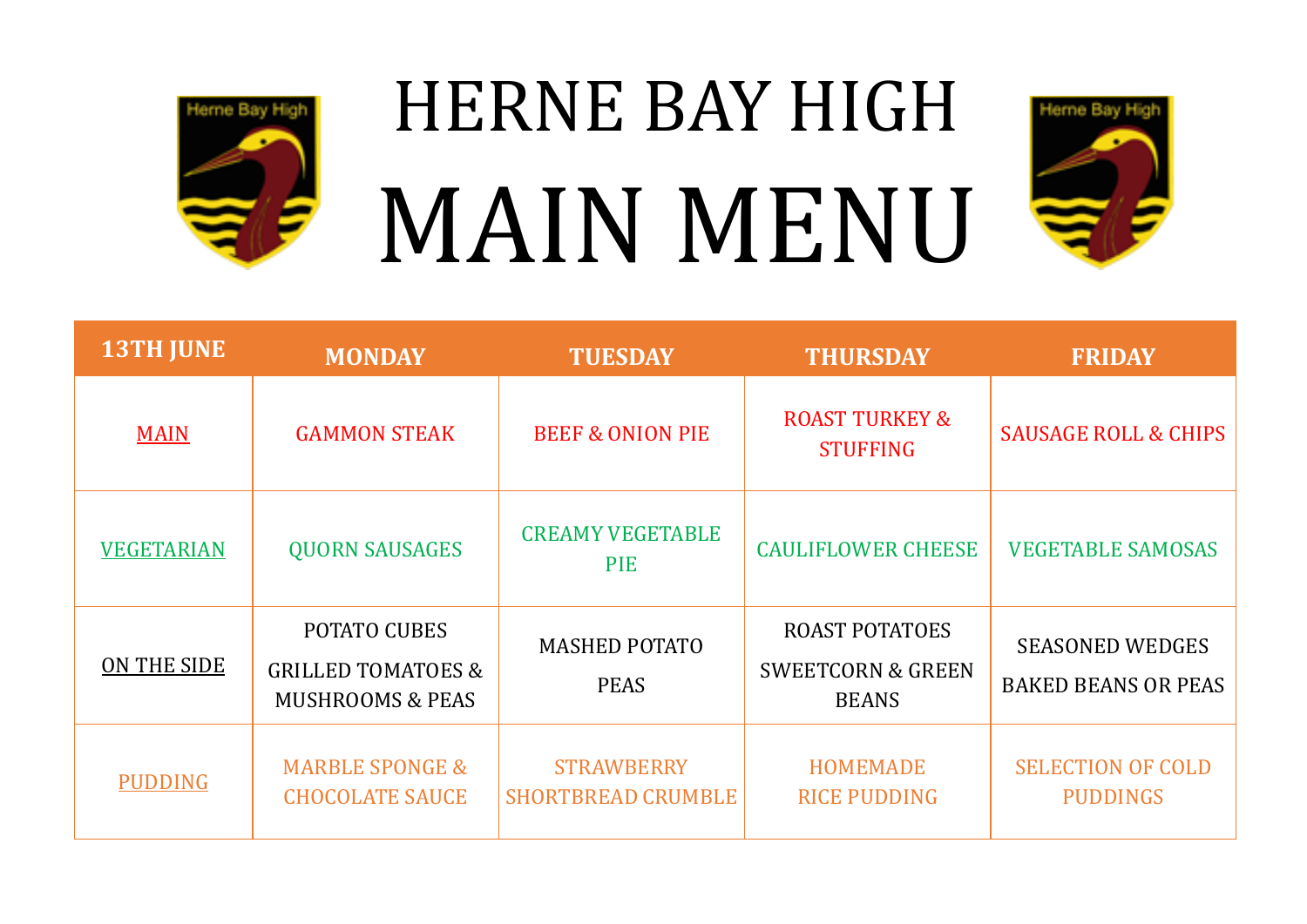

## HERNE BAY HIGH MAIN MENU



| <b>20TH JUNE</b>  | <b>MONDAY</b>                                     | <b>TUESDAY</b>                               | <b>THURSDAY</b>                                    | <b>FRIDAY</b>                                  |
|-------------------|---------------------------------------------------|----------------------------------------------|----------------------------------------------------|------------------------------------------------|
| <b>MAIN</b>       | <b>PORK MEATBALLS &amp;</b><br><b>PENNE PASTA</b> | <b>CHICKEN CURRY &amp; RICE</b>              | <b>ROAST BEEF &amp;</b><br>YORKSHIRE PUDDING       | <b>BATTERED COD &amp; CHIPS</b>                |
| <b>VEGETARIAN</b> | <b>QUORN BOLOGNESE</b>                            | <b>VEGETABLE CURRY &amp;</b><br><b>RICE</b>  | <b>QUORN SAUSAGES IN</b><br><b>ONION GRAVY</b>     | <b>SPICY BEAN BURGER &amp;</b><br><b>CHIPS</b> |
| ON THE SIDE       | <b>GARLIC BREAD</b><br><b>SIDE SALAD</b>          | <b>NAAN BREAD</b><br><b>MIXED VEGETABLES</b> | <b>ROAST POTATOES</b><br><b>CARROTS &amp; PEAS</b> | <b>BAKED BEANS OR PEAS</b>                     |
| <b>PUDDING</b>    | <b>APPLE CRUMBLE &amp;</b><br><b>CUSTARD</b>      | <b>MANDARIN</b><br><b>CHEESECAKE</b>         | <b>CHOCOLATE TART</b>                              | <b>SELECTION OF COLD</b><br><b>PUDDINGS</b>    |